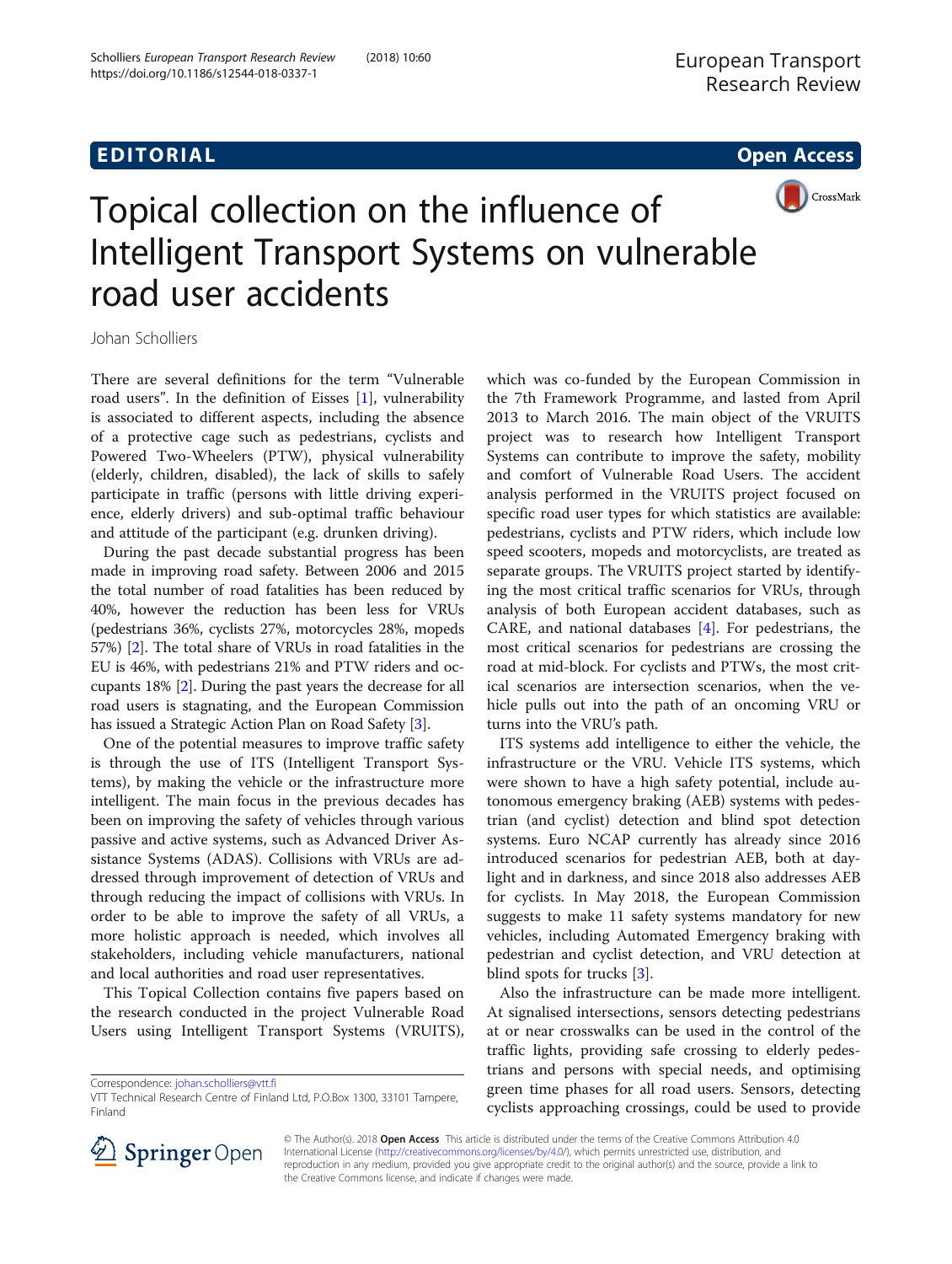green waves to cyclists. When providing signal phase information to cyclists, they can adapt their speed in order to pass through green.

In the last decade, much research has been performed on V2X technology, in which vehicles exchange information with each other and with the infrastructure. The first wide scale deployments of V2X will come on the market in 2019. Vulnerable Road Users are only in a very limited extend included in the services which will first come to the market. However, by also equipping VRUs or their vehicles with the technology, road users can be made aware of potential conflicts before visual contact.

The five papers in this Topical Collection deal with several issues related to the impact of ITS on vulnerable road users. Scholliers et al. [\[5](#page-2-0)] describe the how VRUs can be integrated in cooperative ITS systems. There are many potential configurations: VRUs or their vehicles can be equipped with a device which has unidirectional or bidirectional communications, or the VRUs - having no own device - are detected by the infrastructure or other road users. The paper describes the architecture which has been developed for cooperative ITS systems including VRUs, describes the major issues regarding the devices for VRUs and provides a roadmap towards deployment of cooperative ITS services for VRUs.

Malone et al. [[6\]](#page-2-0) describe the assessment methodology, which was developed to assess the potential impact on safety, comfort and mobility of VRUs. The methodology, which was used in the VRUITS project, is based on the method introduced by Kulmala [[7\]](#page-2-0), which was developed for assessing the safety impact of ITS for cars. This method utilises a set of nine mechanisms via which ITS can affect road user behaviour and thereby road safety, which cover the three aspects of road safety in a systematic manner and are based on a ten-point list compiled by Draskóczy et al. [[8\]](#page-2-0), and hence including both direct and indirect effects, and short term and long term effects.

The methodology described by Malone et al. [\[6](#page-2-0)] has been used for the assessment of 10 ITS systems within the VRUITS project. Starting from an inventory of potential ITS systems, and discussions with stakeholders, a set of 23 potential systems which have the potential to improve VRU safety or mobility were selected for further assessment  $[4]$  $[4]$ . After a qualitative assessment of these ITS systems, a set of 10 systems were withheld for a quantitative safety, mobility and comfort assessment as well as cost-benefit analysis.

Silla et al. [\[9\]](#page-2-0) describe the application of the safety assessment methodology for 3 cooperative ITS systems for PTW riders: Intersection Safety (relying on I2V communications from the infrastructure to vehicles), PTW oncoming vehicle information systems (bidirectional PTW2V communications) and VRU beacon system (unidirectional communication from PTW to vehicles). The paper shows

that these cooperative ITS have a positive impact on PTW rider safety by preventing fatalities and injuries.

Based on the results of the research performed in VRUITS and discussions with stakeholders a set of recommendations for policy and industry were formulated. Mans et al. [[10](#page-2-0)] describes the methodology for drawing a set of recommendations for actions at EU level. The work started by identifying the barriers, drawing a list of potential recommendations, prioritising the list and then performing a quantitative Benefit analysis and multi-criteria analysis on a set of 13 main recommendations. The paper reports also the recommendations of the VRUITS project, related to improving the performance of the systems. Most of the challenges are related to technical issues or requiring the collaboration of a wide set of stakeholders.

In the past few years the focus in automotive related ITS research has shifted towards automated driving and autonomous vehicles. The assumption is that by automating vehicles human errors, which are often the cause of accidents, can be eliminated and hence a future, in which no person dies in traffic accidents, could be realised. Autonomous driving is made possible through developments in Artificial Intelligence technology. This involves the collection of a wide amount of data, including all potential traffic environments and environmental conditions. A main issue with VRUs is their wide variety, e.g. pedestrians with strollers, cyclists. A huge effort will be needed to be able to detect reliably pedestrians in all potential traffic and environmental conditions. And the problem is even larger for identifying cyclists, as was reported by Fairley [\[11\]](#page-2-0). The issue was also painfully demonstrated in the first fatal accident with automated vehicles when an Uber vehicle in automated mode had problems to classify correctly a pedestrian walking with a bike and to make the correct collision avoidance action [[12\]](#page-2-0).

The same comment, which was made in the start of this editorial, regarding the research on ITS, is also valid for automated vehicles: research and development is mainly concentrated on the vehicles, with VRUs as objects which should be detected and avoided. The interaction between VRUs and vehicles are only little covered in research. In current traffic, vehicle and pedestrian interaction depends both on many nonverbal cues from the driver and the vehicle, such as eye contact and vehicle speed and distance. These cues are not valid anymore when the driver is not in control of the vehicle. Research work on the interaction between automated vehicles and pedestrians has recently been taken up, e.g. [[13,](#page-2-0) [14\]](#page-2-0) Habibovic et al. [14] showed that an external vehicle interface, showing the intent of the automated vehicle, improves the perceived safety of pedestrians. Cyclists and motorcyclists have much higher speeds than pedestrians, and hence there is less time between their